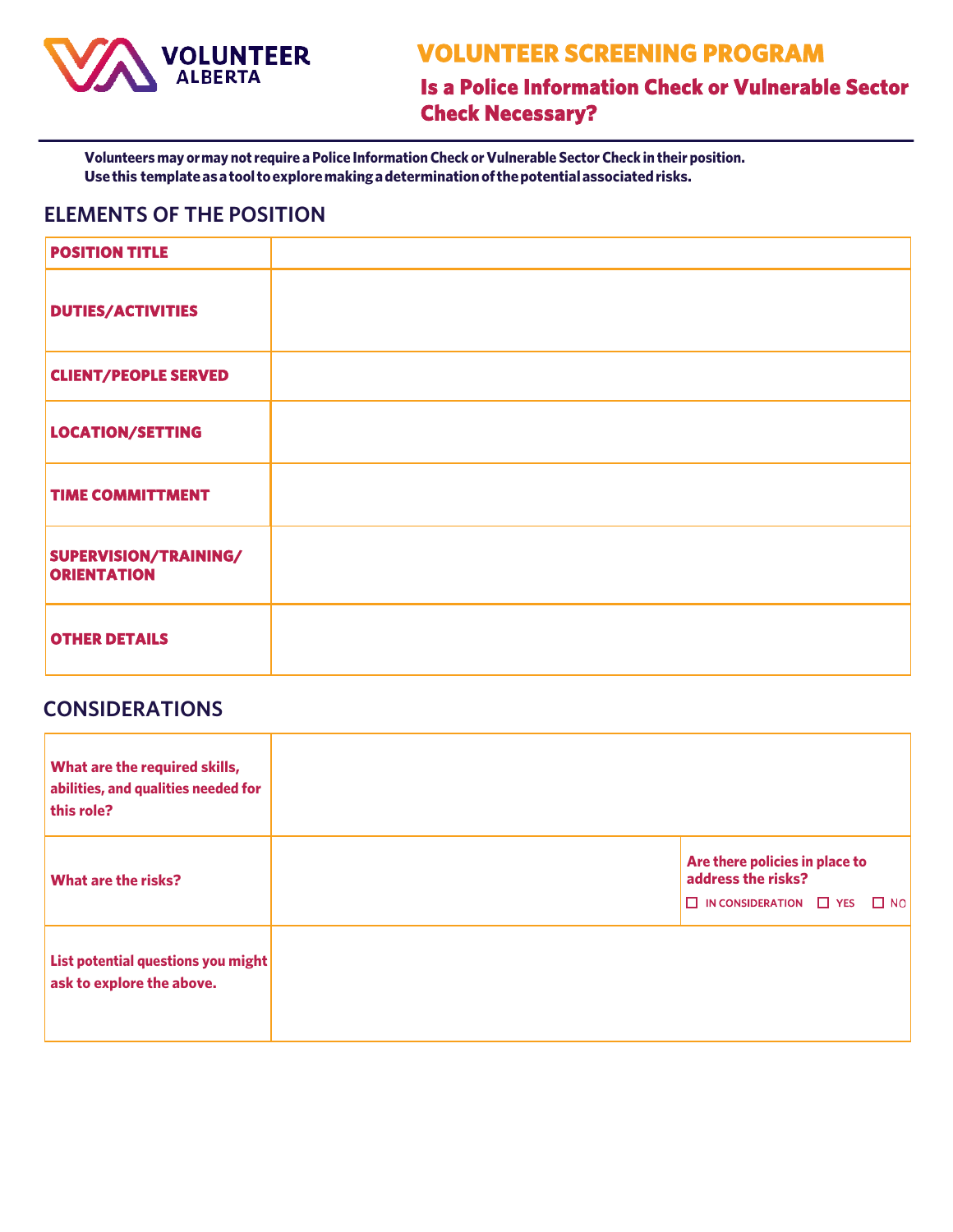| Use this section as a tool to help make a determination. |            |           |                                                         |               |   | Is a Police Information Check necessary? Why? | <b>YES</b><br>П | <b>NO</b> |
|----------------------------------------------------------|------------|-----------|---------------------------------------------------------|---------------|---|-----------------------------------------------|-----------------|-----------|
|                                                          | <b>YES</b> | <b>NO</b> |                                                         | <b>YES NO</b> |   |                                               |                 |           |
| Clients under 18 years old.                              |            | ш         | Volunteer is in a position<br>of trust/authority with a |               |   |                                               |                 |           |
| Clients over 65 years old.                               | п          | Л         | vulnerable person.                                      |               | П |                                               |                 |           |
| <b>Clients with disabilities</b>                         |            |           | Client is dependent                                     |               |   |                                               |                 |           |
| (temporary or permanent).                                |            |           | upon volunteer.                                         | п             | П | Is a Vulnerable Sector Check necessary? Why?  | <b>YES</b>      | <b>NO</b> |
| Volunteer has unsupervised<br>access to client.          |            | П         |                                                         |               |   |                                               |                 |           |
|                                                          |            |           |                                                         |               |   |                                               |                 |           |

Alberta

This resource was developed as part of the Volunteer Screening Program, which is funded by the Government of Alberta

Adapted from the Volunteer Canada Screening Handbook Last updated: February 2022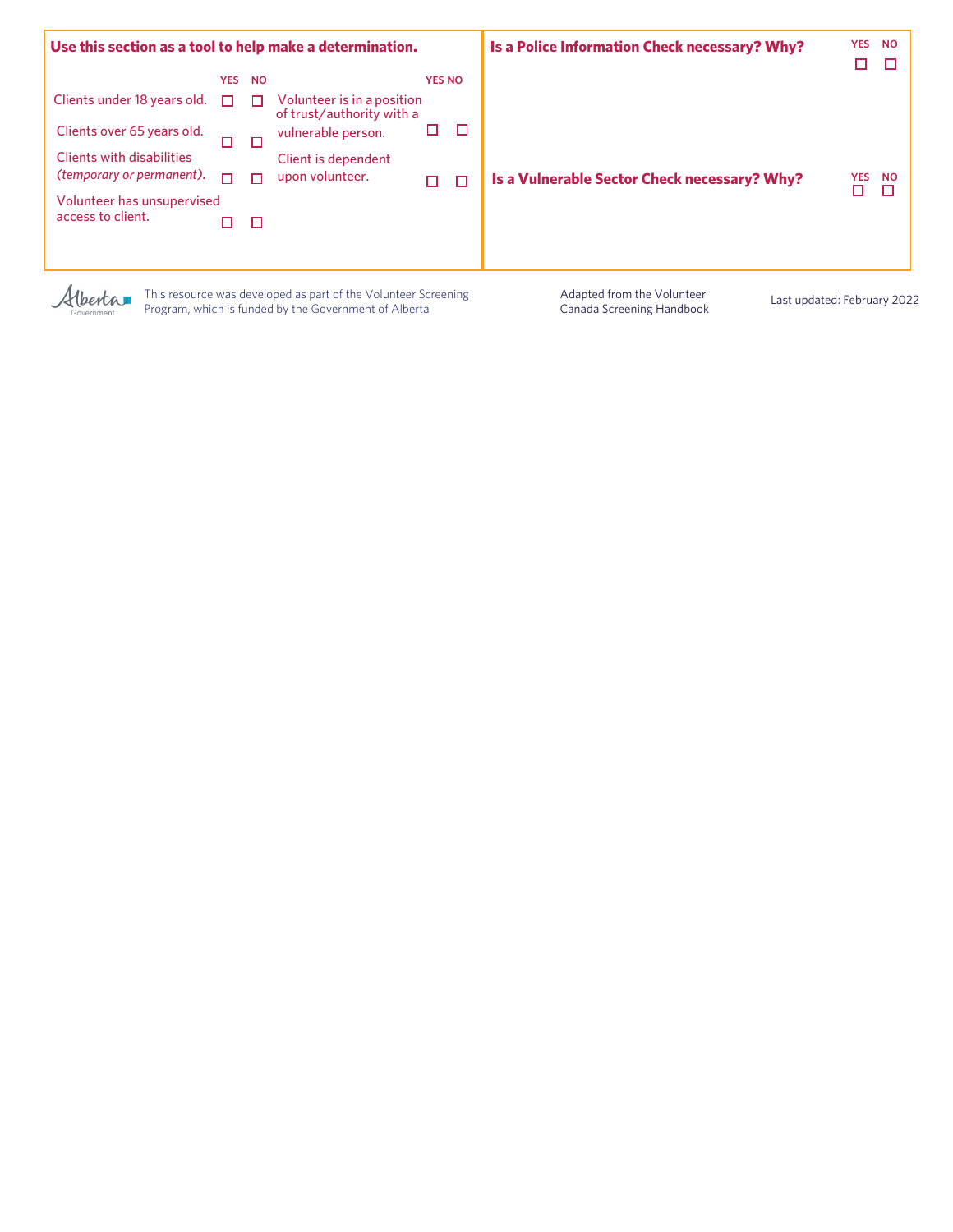

**Volunteers may or may not require a Police Information Check or Vulnerable Sector Check in their position. Use these examples as a tool to explore making a determination of the potential associated risks.** 

## **ELEMENTS OF THE POSITION**

| <b>POSITION TITLE</b>                       | Friendly Caller/Visitor                                                                                                                                                                                                                                                                                                   |  |  |
|---------------------------------------------|---------------------------------------------------------------------------------------------------------------------------------------------------------------------------------------------------------------------------------------------------------------------------------------------------------------------------|--|--|
| <b>PURPOSE OF POSITION</b>                  | To provide friendly/companionship calls to isolated seniors and adults with<br>disabilities.                                                                                                                                                                                                                              |  |  |
| <b>DUTIES/ACTIVITIES</b>                    | Playing games or having conversations on the phone or online platform.                                                                                                                                                                                                                                                    |  |  |
| <b>CLIENT/PEOPLE SERVED</b>                 | Homebound/isolated seniors or adults with disabilities                                                                                                                                                                                                                                                                    |  |  |
| <b>LOCATION/SETTING</b>                     | Private, remote location such as your home or office. Phone, or virtual/online<br>platform.                                                                                                                                                                                                                               |  |  |
| <b>TIME COMMITMENT</b>                      | Minimum one hour per week for at least one month                                                                                                                                                                                                                                                                          |  |  |
| SUPERVISION/TRAINING/<br><b>ORIENTATION</b> | 1 day training. Mental Health First Aid. Basic training for suicide intervention.<br>Supervisor is available at all times through phone call or other online platform.<br>Report problems or concerns immediately upon completion of call. Bi-weekly<br>check-ins with supervisor for more general questions or concerns. |  |  |
| <b>OTHER DETAILS</b>                        | Must have an interest in seniors and desire to reduce isolation. Basic<br>conversational and relationship building skills.                                                                                                                                                                                                |  |  |

| What are the required skills,<br>abilities, and qualities needed for<br>this role? | Patience with clients; sociable; empathetic/active listening skills; able to set<br>healthy/appropriate boundaries; able to work independently; be reliable and<br>punctual, understand basic mental health first aid, conflict resolution skills, de-<br>escalation training.                                                                                                                                                                                                                                                                                                                                                                                                                                  |                                                                                                                    |  |
|------------------------------------------------------------------------------------|-----------------------------------------------------------------------------------------------------------------------------------------------------------------------------------------------------------------------------------------------------------------------------------------------------------------------------------------------------------------------------------------------------------------------------------------------------------------------------------------------------------------------------------------------------------------------------------------------------------------------------------------------------------------------------------------------------------------|--------------------------------------------------------------------------------------------------------------------|--|
| What are the risks?                                                                | Risk to Seniors: Volunteer has unsupervised access to a<br>vulnerable population. Volunteer is in a position that builds<br>trust. Potential for conversation to be uncomfortable for the<br>senior. If senior mentions depression or suicide, volunteer<br>would need specific skills to avoid saying anything harmful to<br>the senior. Potential for volunteer to say something offensive<br>to senior.<br>Risk to Volunteer: potential for conversation to be<br>uncomfortable or traumatizing for the volunteer if senior talks<br>about intimate details or tells stories that are emotional or<br>heavy in nature. Potential if the senior is isolated for them to<br>speak about depression or suicide. | Are there policies in place to<br>address the risks?<br>$\Box$ IN CONSIDERATION $\sqrt{\sqrt{x}}$ YES<br>$\Box$ NO |  |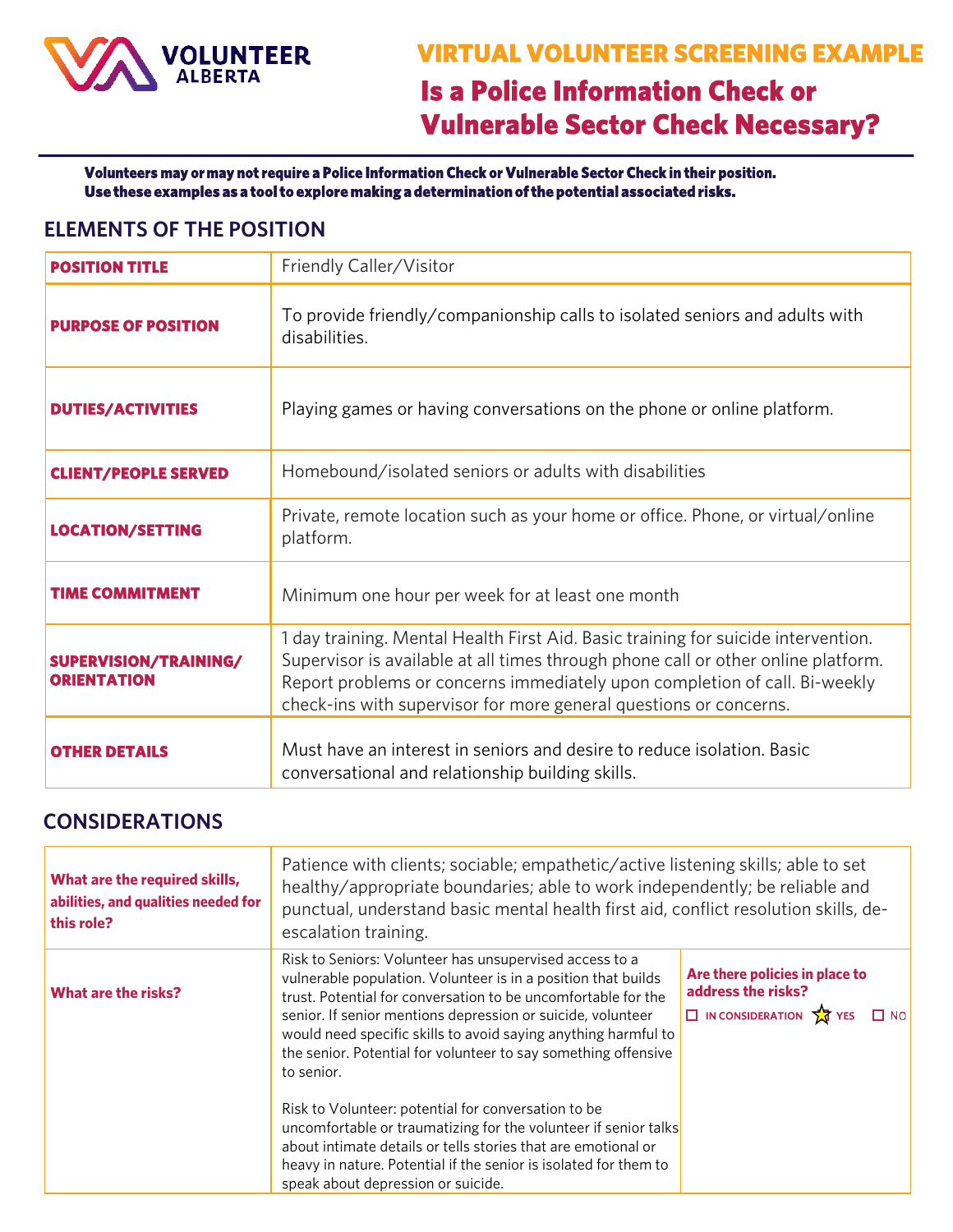| List potential questions you might<br>ask to explore the above.<br>work or volunteer setting?<br>volunteer setting?<br>or considering suicide?                                                                                                                                                                                                                                                                                                 | Why do you want to volunteer with isolated seniors or adults with disabilities?<br>How comfortable are you meeting new people?<br>Would you describe yourself as an active listener? How or why?<br>Could you provide an example of when you needed to clarify healthy/appropriate boundaries in a<br>Could you provide an example of when you de-escalated or resolved a conflict in a work or<br>How would you respond if someone you were speaking to told you they were severely depressed |  |  |
|------------------------------------------------------------------------------------------------------------------------------------------------------------------------------------------------------------------------------------------------------------------------------------------------------------------------------------------------------------------------------------------------------------------------------------------------|------------------------------------------------------------------------------------------------------------------------------------------------------------------------------------------------------------------------------------------------------------------------------------------------------------------------------------------------------------------------------------------------------------------------------------------------------------------------------------------------|--|--|
| Use this section as a tool to help make a determination.<br><b>YES NO</b><br><b>YES</b><br>- NO<br>Clients under 18 years old.<br>Volunteer is in a position<br>of trust/authority with a<br>N<br>□<br>Clients over 65 years old.<br>vulnerable person.<br>□<br><b>Clients with disabilities</b><br>Client is dependent<br>(temporary or permanent).<br>upon volunteer.<br>п<br>囟<br>П<br>Volunteer has unsupervised<br>access to client.<br>□ | Is a Police Information Check necessary? Why?<br><b>YES</b><br><b>NO</b><br>Because our insurance company stipulates anyone<br>interacting with seniors must have a PIC<br>YES NO<br>Is a Vulnerable Sector Check necessary? Why?<br>Because the volunteer is in a position of trust and<br>∡ਸ<br>□<br>authority with the vulnerable population, and they<br>are unsupervised with that population.                                                                                            |  |  |

This resource was developed as part of the Volunteer Screening Alberta Program, which is funded by the Government of Alberta

rnment

Adapted from the Volunteer Adapted from the Volunteer<br>Canada Screening Handbook Last updated: February 2022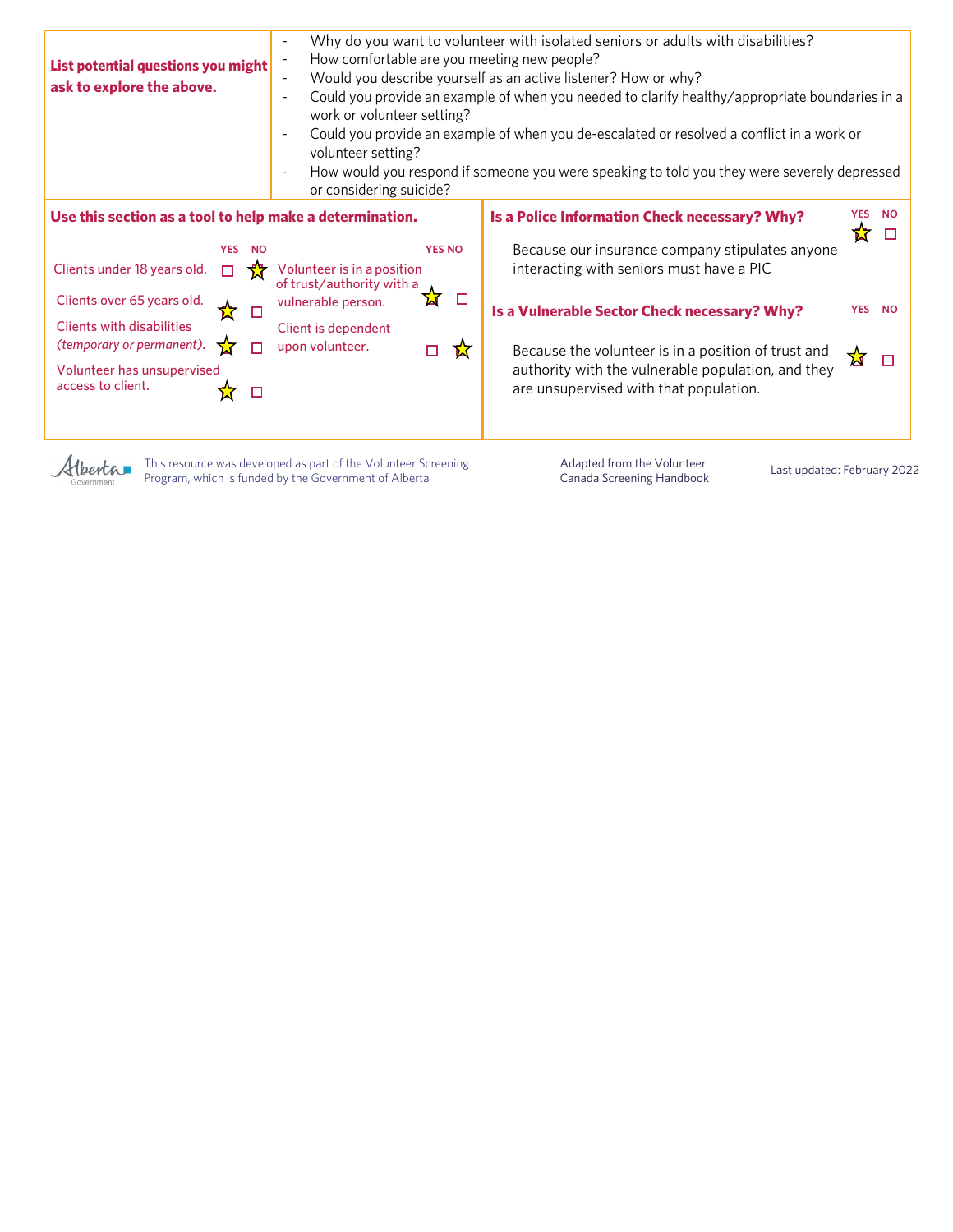

# **VIRTUAL VOLUNTEER SCREENING EXAMPLE Is a Police Information Check or Vulnerable Sector Check Necessary?**

**Volunteers may or may not require a Police Information Check or Vulnerable Sector Check in their position. Use these examples as a tool to explore making a determination of the potential associated risks.** 

#### **ELEMENTS OF THE POSITION**

| <b>POSITION TITLE</b>                       | Online ESL Conversation Facilitator                                                                                                                                                                                                                                                                                                                                                  |  |  |
|---------------------------------------------|--------------------------------------------------------------------------------------------------------------------------------------------------------------------------------------------------------------------------------------------------------------------------------------------------------------------------------------------------------------------------------------|--|--|
| <b>PURPOSE OF POSITION</b>                  | To provide an informal space for adult ESL learners to practice English.                                                                                                                                                                                                                                                                                                             |  |  |
| <b>DUTIES/ACTIVITIES</b>                    | Provide instruction and guidance on the English language, facilitate<br>discussions.                                                                                                                                                                                                                                                                                                 |  |  |
| <b>CLIENT/PEOPLE SERVED</b>                 | Adult ESL Learners                                                                                                                                                                                                                                                                                                                                                                   |  |  |
| <b>LOCATION/SETTING</b>                     | Private, remote location such as your home or office. Virtual/online platform.                                                                                                                                                                                                                                                                                                       |  |  |
| <b>TIME COMMITMENT</b>                      | One hour per week for 2 months, while the group is active                                                                                                                                                                                                                                                                                                                            |  |  |
| SUPERVISION/TRAINING/<br><b>ORIENTATION</b> | Half-day training on group facilitation, training on the virtual/online platform,<br>and cultural competency. Minimal supervision includes a bi-weekly report to<br>supervisor on any issues, concerns, or questions. Supervisor is generally not<br>available for impromptu questions or concerns. Monthly call with supervisor to<br>check in about general questions or concerns. |  |  |
| <b>OTHER DETAILS</b>                        |                                                                                                                                                                                                                                                                                                                                                                                      |  |  |

| What are the required skills,<br>abilities, and qualities needed for<br>this role? | Group facilitation skills; cultural competency; patience with clients; sociable;<br>empathetic/active listening skills; be reliable and punctual; basic understanding<br>of online/virtual platforms and troubleshooting.                                                                                                                                                                                                                                                                                                                                                                                                                                                                             |                                                                                                                 |  |
|------------------------------------------------------------------------------------|-------------------------------------------------------------------------------------------------------------------------------------------------------------------------------------------------------------------------------------------------------------------------------------------------------------------------------------------------------------------------------------------------------------------------------------------------------------------------------------------------------------------------------------------------------------------------------------------------------------------------------------------------------------------------------------------------------|-----------------------------------------------------------------------------------------------------------------|--|
| What are the risks?                                                                | Volunteer has unsupervised access to a potentially<br>vulnerable group of people depending on language capacity.<br>There is also the protective factor of working in a group<br>environment for both the volunteer and ESL Learners.                                                                                                                                                                                                                                                                                                                                                                                                                                                                 | Are there policies in place to<br>address the risks?<br>$\Box$ IN CONSIDERATION $\sqrt{\sqrt{x}}$ YES $\Box$ NO |  |
| List potential questions you might<br>ask to explore the above.                    | Are you comfortable with facilitating group conversations? Could you provide an example of<br>when you feel you successfully facilitated a group conversation? What made it successful?<br>Could you provide an example of when you needed to clarify healthy/appropriate boundaries in a<br>work or volunteer setting?<br>How comfortable are you learning new technology and troubleshooting issues with tech?<br>What kinds of experiences have you had in relating with people whose backgrounds are<br>different than your own?<br>Describe a specific situation in which you worked with a diverse group of people or person<br>over a period of time. What did you learn from this experience? |                                                                                                                 |  |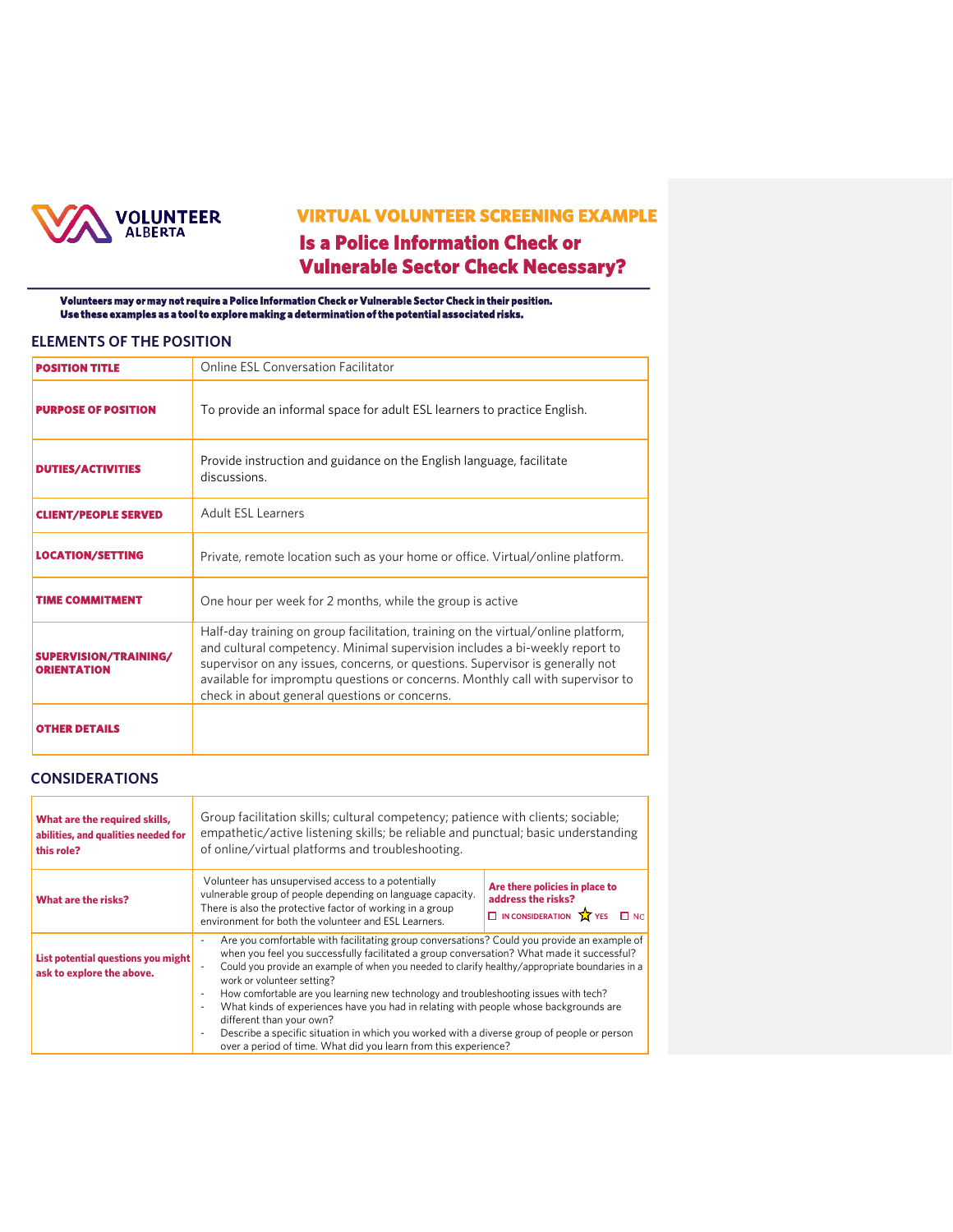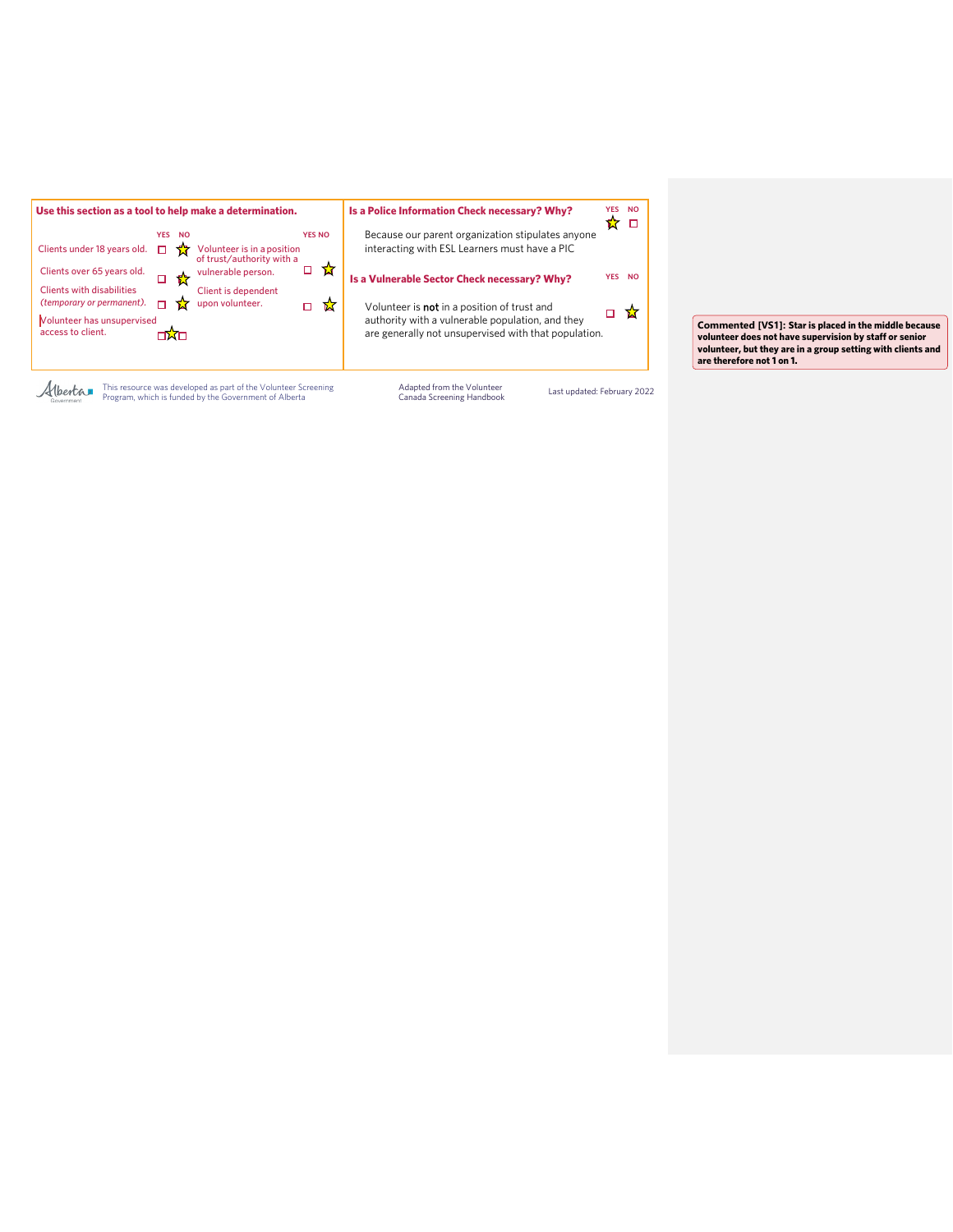

# **VIRTUAL VOLUNTEER SCREENING EXAMPLE Is a Police Information Check or Vulnerable Sector Check Necessary?**

**Volunteers may or may not require a Police Information Check or Vulnerable Sector Check in their position. Use these examples as a tool to explore making a determination of the potential associated risks.** 

#### **ELEMENTS OF THE POSITION**

| <b>POSITION TITLE</b>                       | Social Media Coordinator                                                                                                                                                                                                                                                                                                                                                                                                                                                                                    |  |  |
|---------------------------------------------|-------------------------------------------------------------------------------------------------------------------------------------------------------------------------------------------------------------------------------------------------------------------------------------------------------------------------------------------------------------------------------------------------------------------------------------------------------------------------------------------------------------|--|--|
| <b>DUTIES/ACTIVITIES</b>                    | To develop a social media strategy, develop and schedule posts, and<br>manage replies, "shares" or other interactions with the organization's social<br>media sites.                                                                                                                                                                                                                                                                                                                                        |  |  |
| <b>CLIENT/PEOPLE SERVED</b>                 | The organization as a whole                                                                                                                                                                                                                                                                                                                                                                                                                                                                                 |  |  |
| <b>LOCATION/SETTING</b>                     | Remote location such as your home or office. Virtual/online platform.                                                                                                                                                                                                                                                                                                                                                                                                                                       |  |  |
| <b>TIME COMMITMENT</b>                      | Up to five hours per week                                                                                                                                                                                                                                                                                                                                                                                                                                                                                   |  |  |
| SUPERVISION/TRAINING/<br><b>ORIENTATION</b> | Basic training on organization's social media policies, onboarding to who the<br>organization is, the population they serve. May include an opportunity to<br>shadow an employee or volunteer who works directly with vulnerable<br>populations. Communication with supervisor is on an as-needed basis. Direct<br>supervision occurs in a monthly meeting to explore general issues or questions<br>and provide updates on your work.<br>Additional training around cyber security and risk management and |  |  |
|                                             | organizational procedures to prevent cyber-attacks and engage in safe online<br>practices.                                                                                                                                                                                                                                                                                                                                                                                                                  |  |  |
|                                             |                                                                                                                                                                                                                                                                                                                                                                                                                                                                                                             |  |  |

| What are the required skills,<br>abilities, and qualities needed for<br>this role? | Social media coordination/management skills; marketing/promotional skills;<br>graphic design skills; be reliable and punctual; able to work independently;<br>wholistic understanding of online/virtual platforms and troubleshooting;<br>comfortable engaging online audience through comments, shares, likes, etc;<br>ability to think critically about the content posted on social media from an<br>intersectional framework. |                                                                                               |                                                                                                                                                                                       |
|------------------------------------------------------------------------------------|-----------------------------------------------------------------------------------------------------------------------------------------------------------------------------------------------------------------------------------------------------------------------------------------------------------------------------------------------------------------------------------------------------------------------------------|-----------------------------------------------------------------------------------------------|---------------------------------------------------------------------------------------------------------------------------------------------------------------------------------------|
| What are the risks?                                                                | Organization has general social media policies for their<br>employees, but no concrete social media strategy. Risk could<br>be the volunteer sharing, liking, or commenting in a way that<br>does not reflect the values of the organization or that is<br>unintentionally offensive to audiences.                                                                                                                                | Are there policies in place to<br>address the risks?<br>IN CONSIDERATION $\Box$ YES $\Box$ NO | Commented [VS1]: The organization is working with<br>the volunteer to craft appropriate policies and strategies<br>to manage potential risk, but they have not yet been<br>developed. |
|                                                                                    | Additional risk could be related to cyber security - volunteer<br>could unintentionally open a phishing message or click on a<br>malicious link. Volunteer would also be given login<br>information, which could present a future risk if the                                                                                                                                                                                     |                                                                                               |                                                                                                                                                                                       |